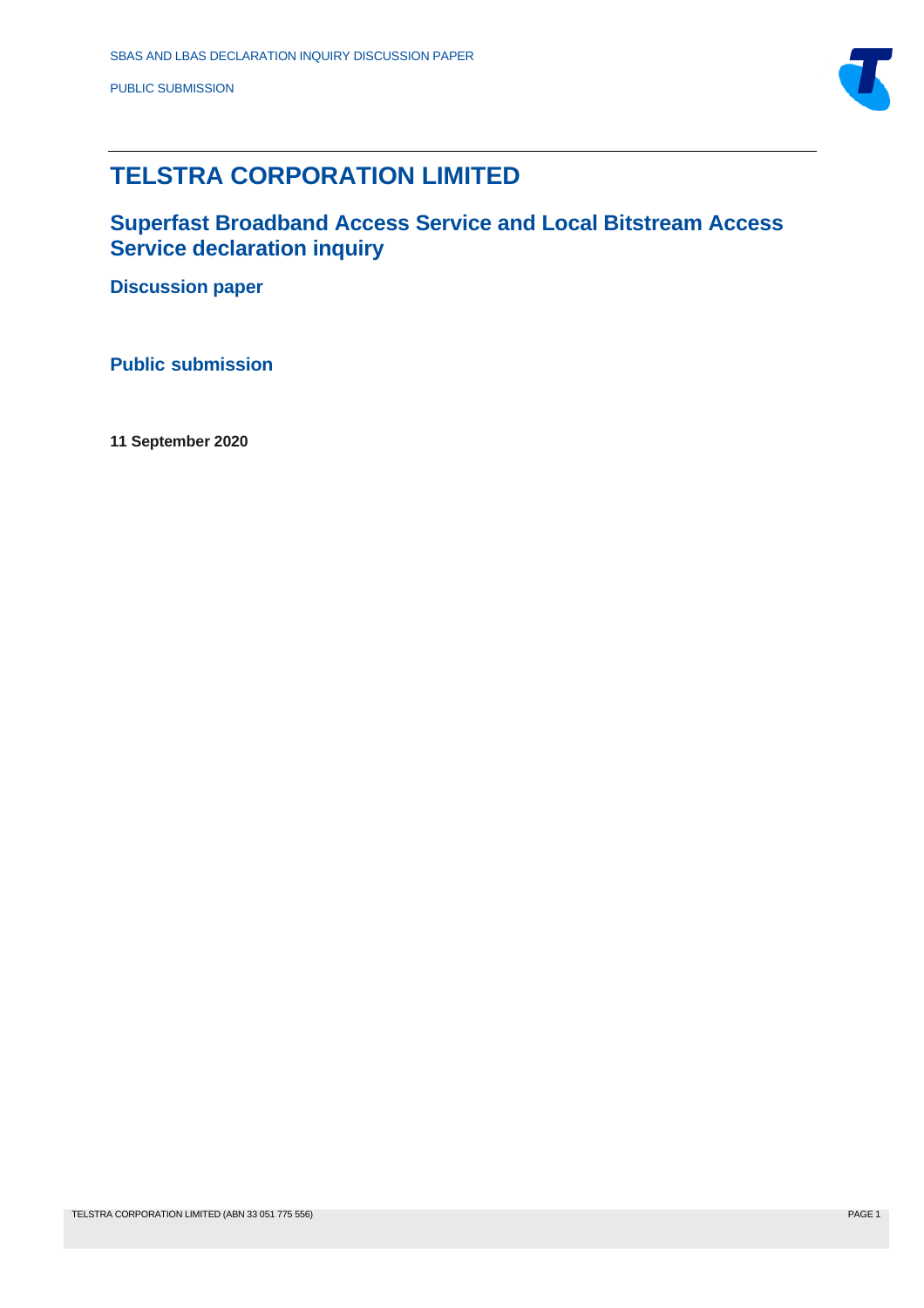

## **CONTENTS**

| <b>EXECUTIVE SUMMARY</b> |                                                                                                                | 3               |
|--------------------------|----------------------------------------------------------------------------------------------------------------|-----------------|
| 01                       | <b>Current status of Telstra's FTTP Networks</b>                                                               | 5               |
| 1.1.                     | The FTTP Networks                                                                                              | 6               |
| 1.1.1.                   | The FTTP Network in South Brisbane                                                                             | 6               |
| 1.1.2.                   | The Velocity FTTP Networks                                                                                     | $\overline{7}$  |
| 1.2.                     | Ministerial exemptions governing Telstra's FTTP Networks                                                       | 7               |
| 1.3.                     | Definitive Agreements with NBN Co                                                                              | 8               |
| 1.4.                     | Current status of strategic options for operation of the FTTP Networks                                         | 8               |
| 1.5.                     | <b>SBAS</b> declaration                                                                                        | 9               |
| 02                       | The impact of a Layer 2 service description                                                                    | 10              |
| 2.1.                     | Technical requirements for upgrade may result in investment duplication                                        | 10 <sup>°</sup> |
| 2.2.                     | Costs of upgrade will result in higher prices, deterring competitive entry                                     | 11              |
| 2.3.                     | Timeframe to transition to a Layer 2 service requires a continuation of<br>FAB to minimise end-user disruption | 12 <sub>2</sub> |
| 03                       | A smooth transition to Layer 2 bitstream services in the next FAD                                              | 14              |
| 3.1.                     | Aligning the Layer 2 transition with ministerial exemptions                                                    | 14              |
| 3.2.                     | Rules governing the FTTP Networks in the next SBAS FAD                                                         | 14              |
| 3.3.                     | The future of wholesale competition in the superfast broadband services                                        | 16              |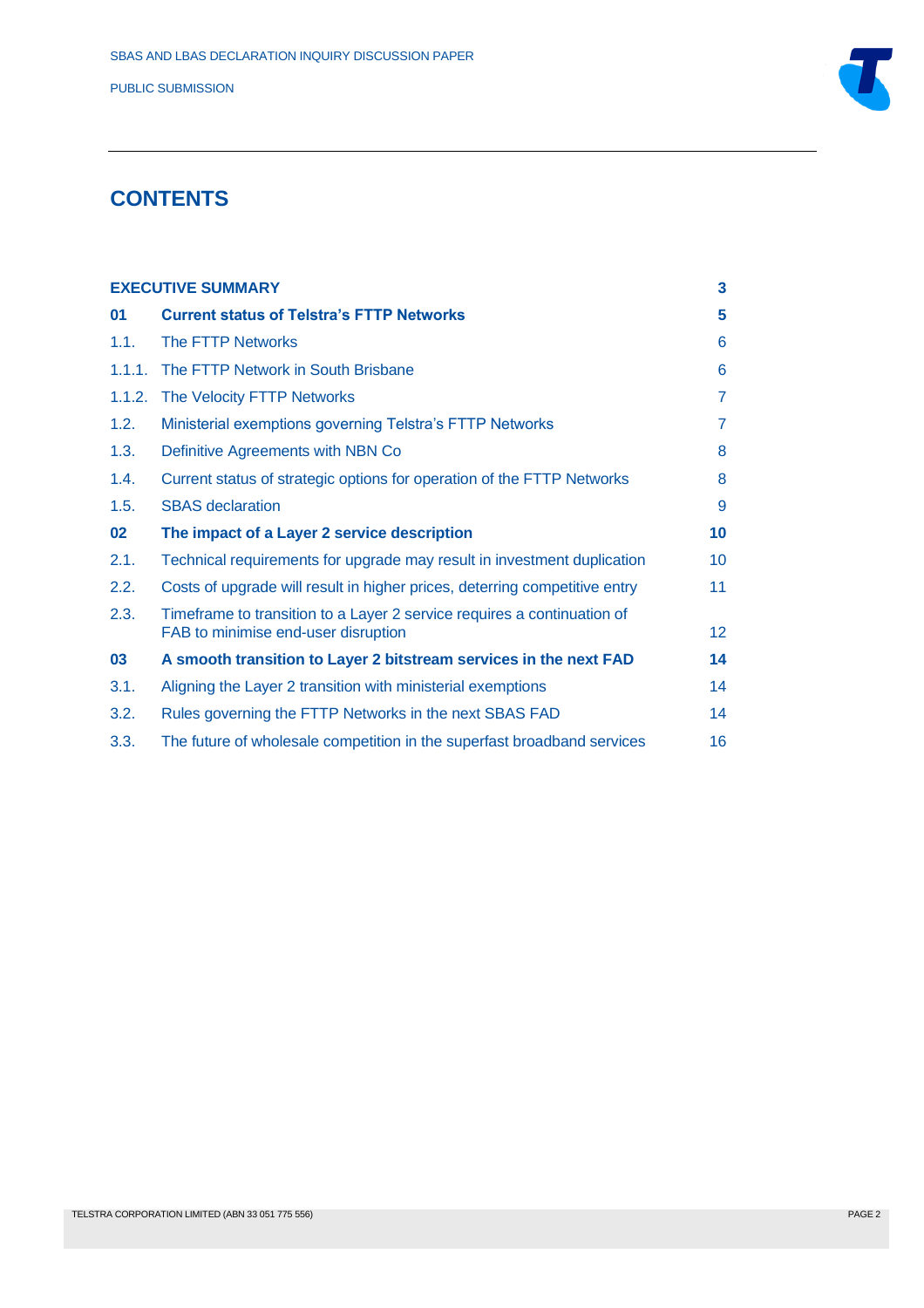

## <span id="page-2-0"></span>**EXECUTIVE SUMMARY**

Telstra welcomes the opportunity to provide this submission to the Australian Competition and Consumer Commission's (**ACCC**'s) Superfast Broadband Access Service (**SBAS**) and Local Bitstream Access Service (**LBAS**) Declaration Inquiry (**Discussion Paper**). Telstra's submission is in response to the declaration of the SBAS.

Superfast broadband underpins the provision of many services that will deliver long-term benefits to consumers. Telstra supports a legislative and regulatory environment that facilitates the provision of equivalent superfast broadband services for consumers.

Telstra currently provides the Fibre Access Broadband (**FAB**) service in its South Brisbane and Velocity Estates (**FTTP Networks**). In the previous declaration inquiry, the ACCC made a decision to include a second limb within the SBAS service description to distinguish the FAB service from the SBAS given the technical differences. The ACCC noted that a distinction in the service description would enable Telstra to avoid undertaking inefficient investment to supply a Layer 2 bitstream service, given that it was expected to transfer the networks to NBN Co Limited (**NBN Co**). Moreover, Telstra had legislative exemptions from the wholesale-only and Layer 2 bitstream service obligations to provide the time needed to finalise a plan with respect to the operation of the FTTP Networks.

Telstra remains committed to exiting the operation of residential and small business fixed access networks within NBN Co's fixed line network. This is in line with the Government's national broadband policy and why, in June 2011, Telstra and NBN Co agreed to the Definitive Agreements.

By now, Telstra expected it would be in a position to set out the timeframe for the transition of customers to a Layer 2 bitstream service on the FTTP Networks. When the most recent exemption applications were made in April 2020, Telstra was exploring a number of options for continued operation of the networks. However, this has yet to be determined. Thus, it is not possible for Telstra to comply with a Layer 2 service description by the current declaration expiry of 28 July 2021.

It is appropriate, therefore, to maintain the existing SBAS service description for FAB into the next declaration period. This will provide certainty to end-users that the existing arrangements can continue until the future operation of the networks can be determined. During that time Telstra will continue to provide the FAB service on an equivalent basis.

To ensure there is no service disruption to end-users and transition occurs smoothly, any timeframe for implementing a full Layer 2 service in South Brisbane and Velocity Estates should be aligned with the ministerial exemptions that have been granted for those networks. 1 In granting the exemptions, the Minister acknowledged the additional time required to allow Telstra to dispose of the networks or become compliant with the requirements of the Telecommunications Act 1997 (Cth) (**Telecommunications Act**), whilst ensuring continuity of service and minimal disruption to customers. 2

<sup>1</sup> See Telecommunications (*Network Exemption—Telstra South Brisbane Network*) Instrument 2012

<sup>(</sup>Amendment No.1 of 2020) and Telecommunications (*Network Exemption—Specified Velocity Networks*) Instrument 2012 (Amendment No.1 of 2020)

<sup>2</sup> See Explanatory Note for Telecommunications (*Network Exemption—Telstra South Brisbane Network*)

Instrument 2012 (Amendment No.1 of 2020) and Explanatory Note for Telecommunications (*Network Exemption—Specified Velocity Networks*) Instrument 2012 as amended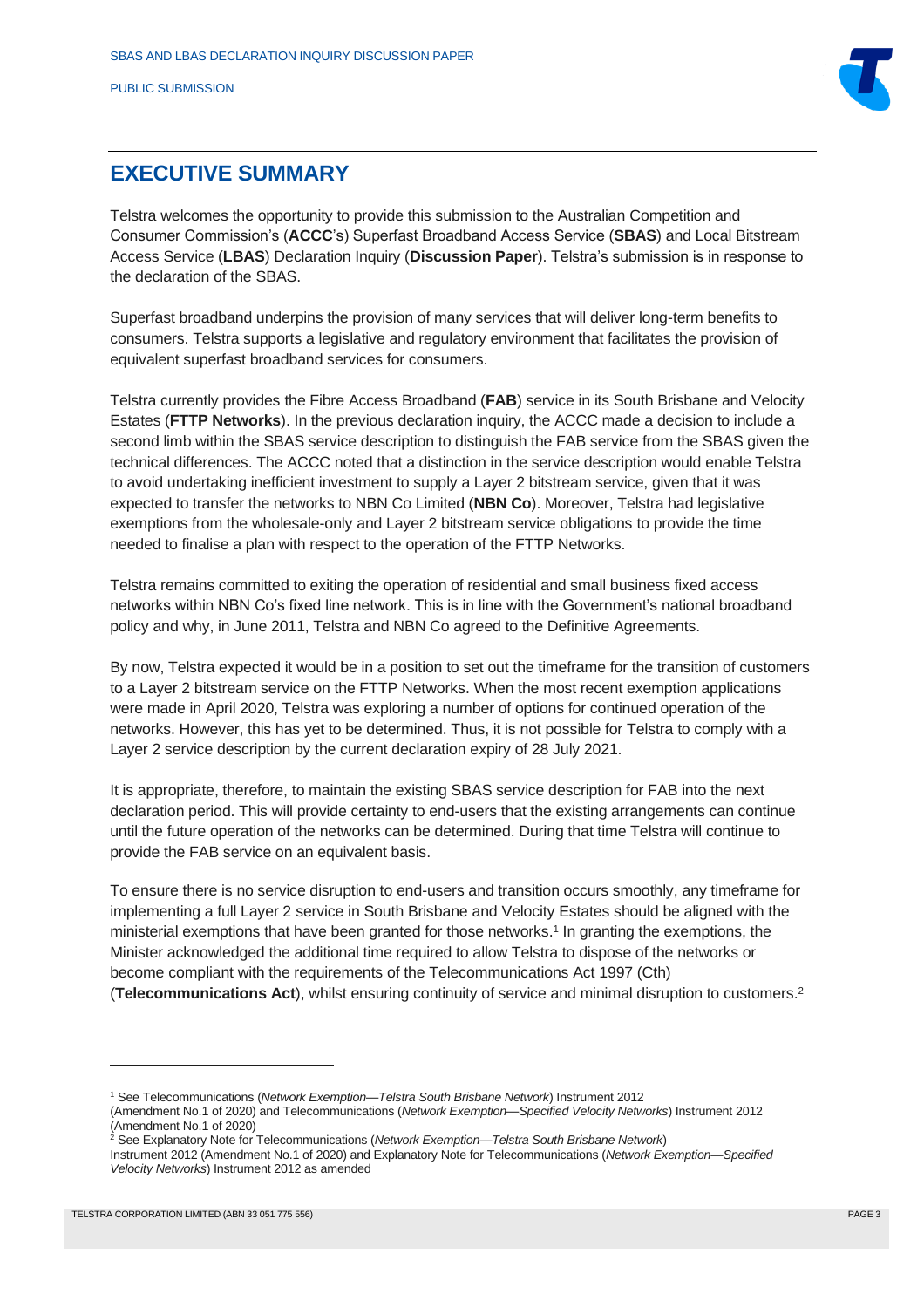

Requiring Telstra to separately commence a Layer 2 upgrade during the course of finalising the future operations of the FTTP Networks will likely raise several risks, particularly if those plans involve a new owner because:

- the new owner will require its own systems and possibly different equipment to deliver NBNequivalent services. If Telstra is in the process of transitioning the FTTP networks to a Layer 2 service, the new owner would have to decommission and dispose of Telstra's equipment. This is because each carrier's systems and equipment are not completely aligned nor interoperable. This will have the effect of delaying the Layer 2 upgrade and duplicating investment costs, as well as requiring customers to transition twice; and
- commencing the Layer 2 upgrade prior to a transfer will require wholesale customers to interface their systems twice – once under Telstra's Layer 2 service, and then again under the new owner's Layer 2 systems. This may prompt wholesale customers to defer subscribing to the Layer 2 service under Telstra, preferring to wait until the new owner is able to deliver NBNequivalent Layer 2 services. Consequently, the benefit of the Layer 2 service for the provision of competitive services in South Brisbane and Velocity Estates will not be realised.

We believe the SBAS declaration should recognise the need for a Layer 2 implementation timeframe that is aligned with the ministerial exemptions. This will enable appropriate regulatory settings that support operational arrangements to deliver a comprehensive Layer 2 service and optimise the end-user experience. It will also avoid the significant risk of a regulatory decision which results in unintended consequences for customers in the South Brisbane and Velocity Estates.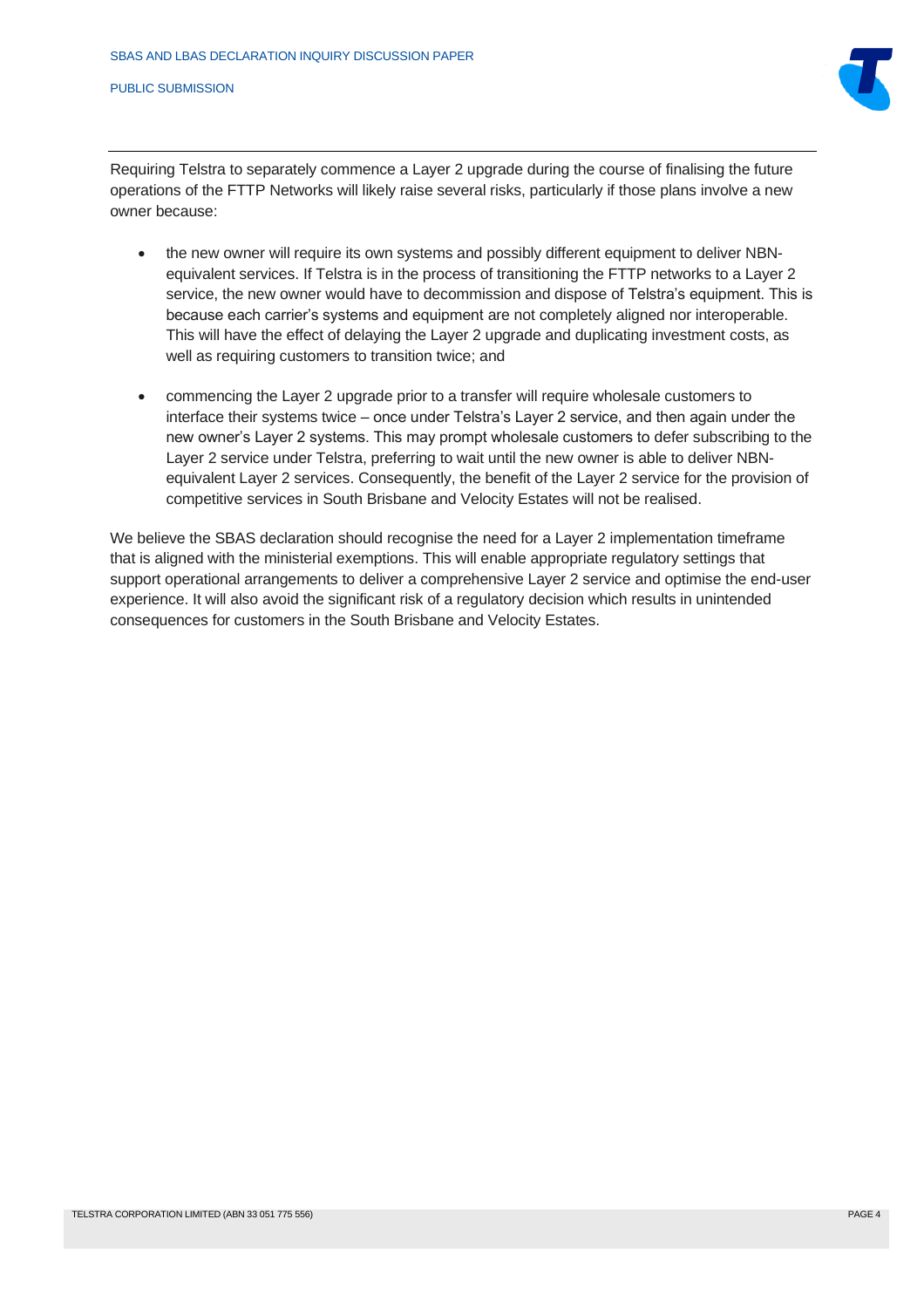

### <span id="page-4-0"></span>**01Current status of Telstra's FTTP Networks**

#### **Summary**

- Telstra currently provides the FAB service in its South Brisbane and Velocity Estates. It is provided subject to Ministerial exemptions from the requirements of the Layer 2 bitstream and wholesale-only requirements of the Telecommunications Act.
- The exemptions were initially granted on 9 January 2012. The Telecommunications (*Network Exemption – Specified Velocity Network*) Instrument 2012 originally expired on the 'Designated Day', which was 1 July 2020. The Telecommunications (*Network Exemption –Telstra South Brisbane Network*) Instrument 2012 (**the SBX Exemption Instrument**) originally expired on 31 December 2013, the expected date at which the assets would have been transferred to NBN Co.
- Telstra and NBN Co entered into Definitive Agreements on June 2011. Since then, there were several developments relating to the Definitive Agreements and, subsequently, plans to finalise the future operation of the FTTP Networks. On this basis a number of extensions were granted to the SBX Exemption Instrument, aligning its expiry with the 'Designated Day'.
- In April 2020, Telstra applied to extend the exemption instruments that applied to the FTTP Networks. The Minister granted extensions to the exemptions until the earlier of the following: 90 days after the customer transition completion date, or 1 July 2022 if Telstra still owns the network.
- The Minister noted that Telstra intended to make no more extension requests. The extensions are intended to provide Telstra with a final window of opportunity to either become compliant with Part  $8<sup>3</sup>$  or sell the network to an operator who can comply.
- Telstra expected to have a plan for end-user transition to the Layer 2 service by now. Given that finalisation of the future operation of the FTTP Networks is still underway, the exact timeframe for the transition to a Layer 2 bitstream service is uncertain.
- In its 2016 SBAS declaration decision, the ACCC declared the FAB service separately from a Layer 2 bitstream service. The ACCC took this approach to prevent the possibility that the declaration could require an inefficient investment by Telstra to supply the SBAS, which may not be recovered prior to the transfer of Telstra's South Brisbane and Velocity estate networks to NBN Co.
- The current SBAS declaration and associated FAD expire on 28 July 2021. However, it is not practicable for Telstra to complete any such disposal transaction, or transition its customers to a Layer 2 bitstream service, prior to the current expiry date.
- Consequently, the SBAS service description should continue to include a second limb that distinguishes the FAB service. This will prevent inefficient investment in the network to supply SBAS, which may not be recovered prior to the potential transfer of ownership of the networks and is to the detriment of end-users.

The following sections provide an overview of Telstra's FTTP Networks in the South Brisbane and Velocity Estates, as well as a summary of developments in the NBN Co Definitive Agreements. The chapter also provides background for the ministerial exemptions governing the FTTP Networks.

<sup>&</sup>lt;sup>3</sup> We note that Part 7 was repealed on 25 May 2020. See[: https://www.communications.gov.au/what-we](https://www.communications.gov.au/what-we-do/internet/telecommunication-reform-package)[do/internet/telecommunication-reform-package](https://www.communications.gov.au/what-we-do/internet/telecommunication-reform-package)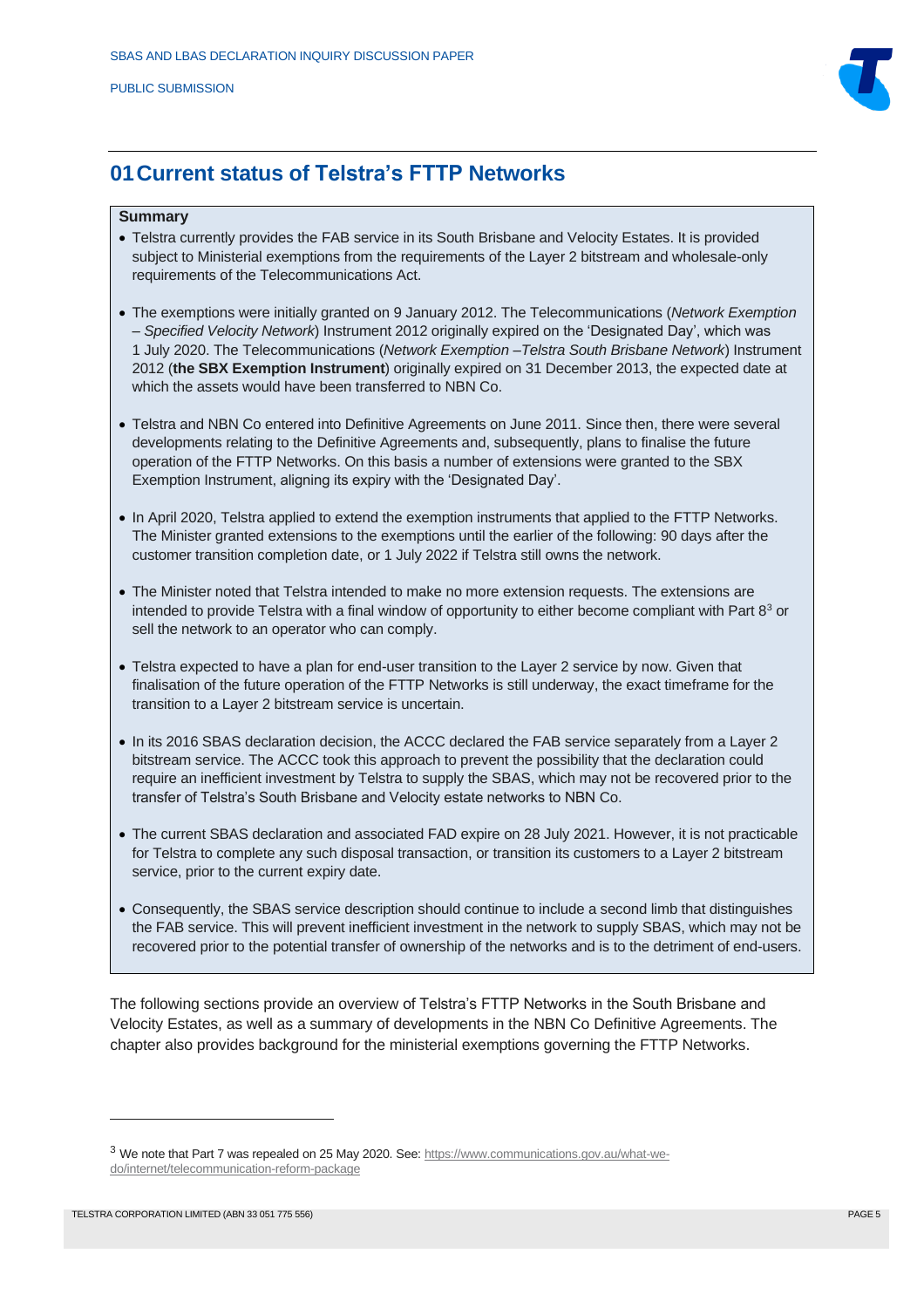Finally, this chapter provides a summary of the current status of options for the future operation of the FTTP Networks, and how this interacts with the SBAS service description.

#### <span id="page-5-0"></span>**1.1. The FTTP Networks**

Telstra's Fibre to the Premises (FTTP) Networks pass **[c-i-c begins] [c-i-c ends]** premises, with almost **[c -i-c begins] [c-i-c ends]** of these premises connected to the networks. Around **[c-i-c begins] [c-i-c ends]** active data and voice services are supplied to connected premises. The majority of the active services are retail customers of Telstra, with around **[c-i-c begins] [c-i-c ends]** active wholesale services. Table 1 provides a breakdown of active retail and wholesale services, and Table 2 provides the number of payphones, active PSTN ports and active broadband ports on both the Velocity and South Brisbane networks.

In addition, Foxtel TV services and free to air rebroadcast services are supplied to the connected premises. The networks also connect a small number of non-premises, such as payphones and public wi-fi hotspots. A number of the Telstra retail services are supplied under bespoke arrangements to Enterprise and Government customers. These include a range of complex and/or safety critical services such as those supplied to support police, fire and emergency services; postal, banking, security and education services; corrective services and other Government departments.

#### **[c-i-c begins] [c-i-c ends]**

From 2018 to 2019, Telstra undertook a significant upgrade on the FTTP Networks to improve the customer experience. **[c-i-c begins] [c-i-c ends]**

The network upgrade resulted in improvements in downstream busy-hour performance. **[c-i-c begins] [c-i-c ends]**

#### <span id="page-5-1"></span>**1.1.1. The FTTP Network in South Brisbane**

On 30 July 2010, Telstra entered into an agreement with the Queensland Government to sell and vacate the Telstra South Brisbane Exchange building and site to make way for the Government to develop the new Queensland Children's Hospital (Queensland Government Transaction Agreement).

The Queensland Government Transaction Agreement required Telstra to vacate the site by 20 June 2013. Shutting the exchange and vacating the site required Telstra to:

- Re-connect the copper lines to a nearby exchange; or
- Rebuild the exchange on a nearby site; or
- Build an alternative network.

Re-connecting the copper to a nearby exchange would lengthen the distance from each premise to the exchange thereby degrading the quality of service. Rebuilding the exchange on a nearby site was not possible within the timeframe required by the Queensland Government. Consequently, in consultation with the Queensland Government, Telstra determined that it could replace the existing copper network with an FTTP Network for an incremental cost.

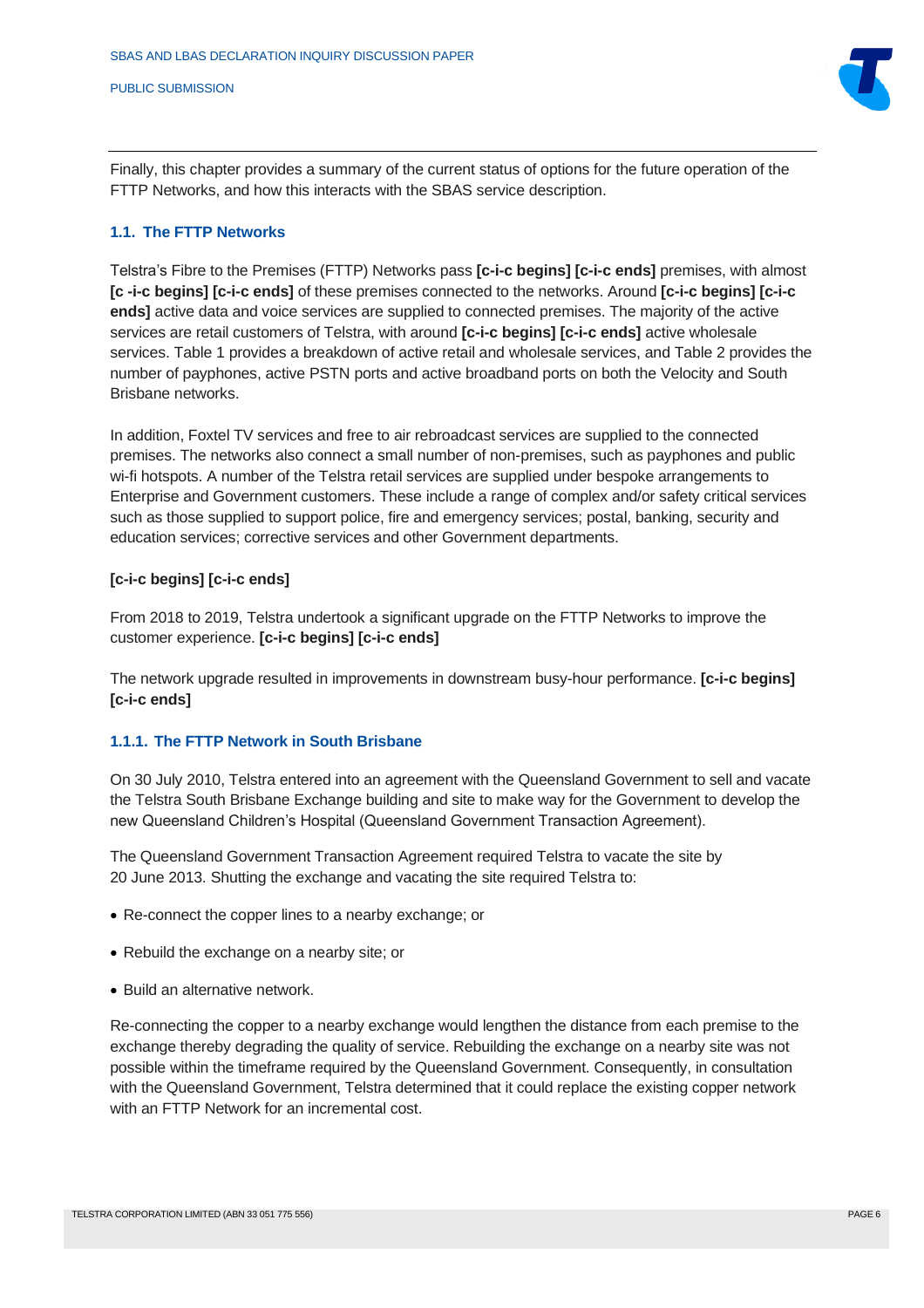

These deployments were made to replace the Public Switched Telephone Network (**PSTN**). That is, they were not designed to provide high-speed broadband services. Telstra's network and product design were targeted to PSTN emulation to mirror existing network capabilities rather than to provide new layer 2 bitstream services that enable a suite of IP-based next generation network services, such as those provided by NBN Co. The last migrations from copper to fibre within the South Brisbane exchange boundaries were completed in December 2012.

As at November 2019, the South Brisbane network passes **[c-i-c begins] [c-i-c ends]** premises with **[ci-c begins] [c-i-c ends]** premises connected. There are **[c-i-c begins] [c-i-c ends]** active retail service providers (RSPs) offering services in the South Brisbane exchange area other than Telstra.

### <span id="page-6-0"></span>**1.1.2. The Velocity FTTP Networks**

The Velocity FTTP Networks are in real estate developments that were built, substantially underway or had reached the planning stage by 1 January 2011.

Before the introduction of the NBN, Telstra generally deployed copper cable in real estate developments to meet its universal service obligation. However, a real estate developer could contract with Telstra to build fibre, for an incremental cost.

As at November 2019, the Velocity FTTP Networks span 128 locations across Australia. Fibre passes **[c- i-c begins] [c-i-c ends]** premises, with **[c-i-c begins] [c-i-c ends]** premises connected. There are **[c-i-c begins] [c-i-c ends]** active RSPs offering services in the Velocity estates other than Telstra.

#### <span id="page-6-1"></span>**1.2. Ministerial exemptions governing Telstra's FTTP Networks**

In September 2011, Telstra applied to the Minister for exemption from the requirements of Parts 7 and 8 of the Telecommunications Act for Telstra's FTTP Networks. These are the Layer 2 bitstream and wholesale-only requirements.

The Telecommunications *(Network Exemption—Specified Velocity Networks*) Instrument 2012 and the Telecommunications (*Network Exemption –Telstra South Brisbane Network*) Instrument 2012 *(the SBX Exemption Instrument*) were granted by the then Minister for Communications on 9 January 2012.

The exemption instruments were granted on the basis that:

- the FTTP Networks were largely in place prior to the original commencement date of Parts 7 and 8 of the Act (1 January 2011);
- without costly modifications, the networks could not support the layer 2 bitstream services requirement; and
- the wholesale-only requirement would be achieved with the intended transfer of the assets to NBN Co prior to the Designated Day.

The Telecommunications (*Network Exemption – Specified Velocity Network*) Instrument 2012 took effect from 12 April 2012 and until the 'Designated Day'. Under s577A of the Act, the Designated Date was originally 1 July 2018, and later set to 1 July 2020.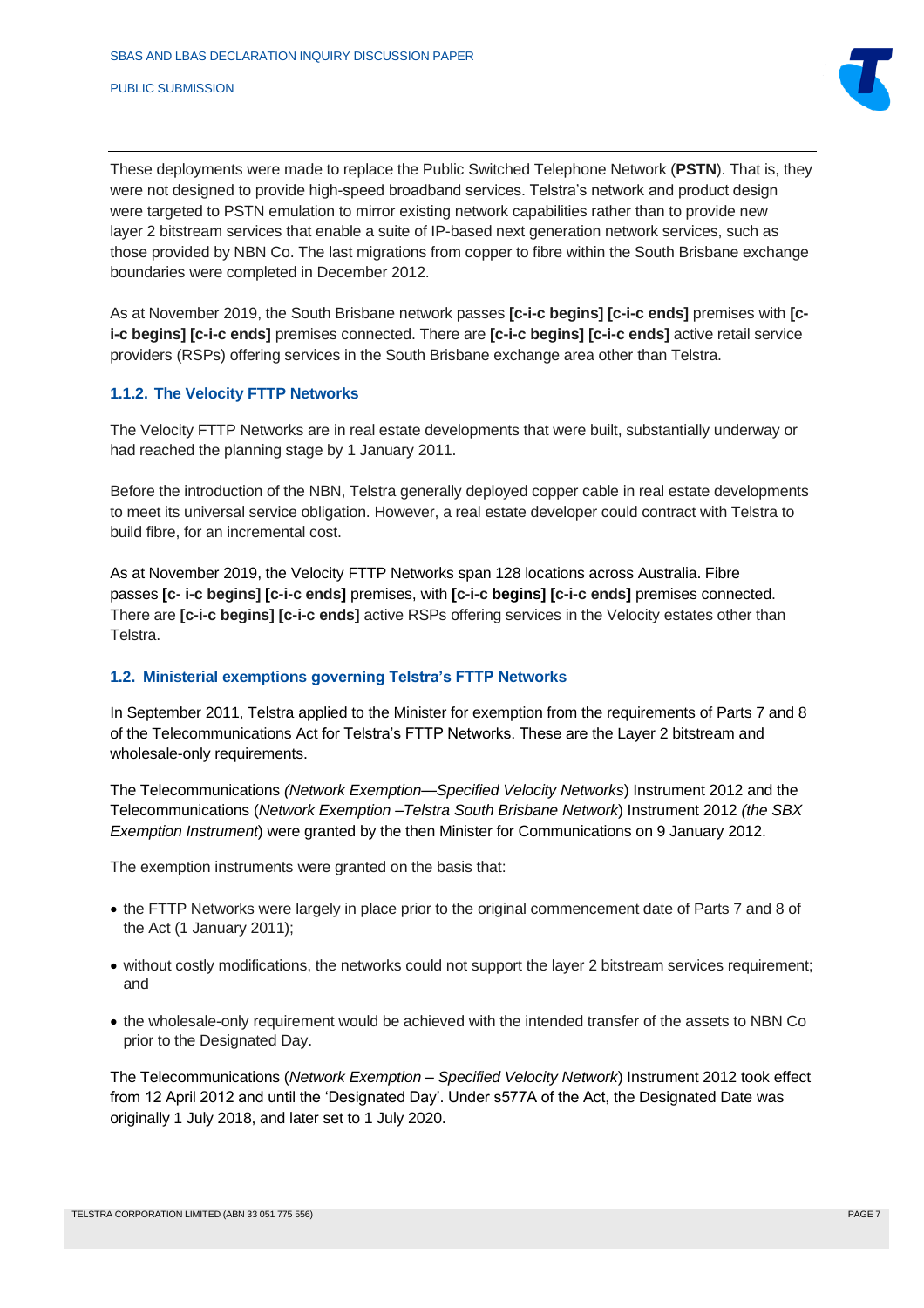

The SBX Exemption Instrument originally ceased to have effect on 31 December 2013. The cessation date was set because when Telstra made its initial application, it was expected that by 31 December 2013 NBN Co would have replaced Telstra as the operator of the South Brisbane FTTP Network. However, there were several developments that affected the progression of the negotiations between Telstra and NBN Co, including a requirement to renegotiate the Definitive Agreements following the introduction of the multi-technology mix to the NBN. Consequently, on 18 December 2013 the Minister for Communications extended the cessation date of the instrument until 31 December 2015, and on 23 December 2015 it was extended again until 1 July 2018, then later to 1 July 2020.

On 8 April 2020, Telstra requested an extension, for both the Velocity and South Brisbane networks, to the Parts 7 and 8 exemptions until 90 days following the completion of transition to any new owner, or 1 July 2023 if Telstra still owns the network. On 16 June 2020, the Minister subsequently decided to grant exemptions until the earlier of the following:

- 90 days after the customer transition completion date, or
- 1 July 2022, if Telstra still owns the network.

Telstra requested an exemption to provide certainty to end-users that the existing arrangements can continue until the future operation of the networks can be determined. The Minister noted that the latest exemptions are "*intended to provide Telstra with a final window of opportunity to either become compliant with Part 8 (as amended by the Telecommunications Legislation Amendment (Competition and Consumer) Act 2020) or sell the network to an operator who can comply. In this context, the Minister took into account advice from Telstra that it intends to make no more extension requests*".<sup>4</sup>

Accordingly, Telstra expects that this will be the final opportunity to determine the future operation of the FTTP Networks. In the meantime, we will continue to provide the regulated FAB service on an equivalent basis.

#### <span id="page-7-0"></span>**1.3. Definitive Agreements with NBN Co**

In June 2011, Telstra and NBN Co entered into the Definitive Agreements. These agreements provided NBN Co access to Telstra's infrastructure for the national broadband network (NBN) rollout, as well as the progressive disconnection of Telstra's fixed line infrastructure (including copper and HFC) so that NBN Co would become Telstra's preferred fixed-line network. **[c-i-c begins] [c-i-c ends]**

#### <span id="page-7-1"></span>**1.4. Current status of strategic options for operation of the FTTP Networks**

As noted in the previous section, in April 2020, Telstra applied to extend the exemptions that applied to both the South Brisbane and Velocity Estates. **[c-i-c begins] [c-i-c ends]**

The Minister decided to grant the exemptions until the earlier of the following: 90 days after the customer transition completion date or 1 July 2022 if Telstra still owns the network.

#### **[c-i-c begins] [c-i-c ends]**

<sup>4</sup> Explanatory note—Telecommunications (Network Exemption—Telstra South Brisbane Network) Instrument 2012 (Amendment No.1 of 2020[\) https://www.communications.gov.au/documents/explanatory-note-telecommunications-network-exemption-telstra](https://www.communications.gov.au/documents/explanatory-note-telecommunications-network-exemption-telstra-south-brisbane-network-instrument-2012)[south-brisbane-network-instrument-2012](https://www.communications.gov.au/documents/explanatory-note-telecommunications-network-exemption-telstra-south-brisbane-network-instrument-2012) and Telecommunications (Network Exemption—Specified Velocity Networks) Instrument 2012 as amende[d https://www.communications.gov.au/documents/telecommunications-network-exemption-specified-velocity](https://www.communications.gov.au/documents/telecommunications-network-exemption-specified-velocity-networks-instrument-2012-amended)[networks-instrument-2012-amended](https://www.communications.gov.au/documents/telecommunications-network-exemption-specified-velocity-networks-instrument-2012-amended)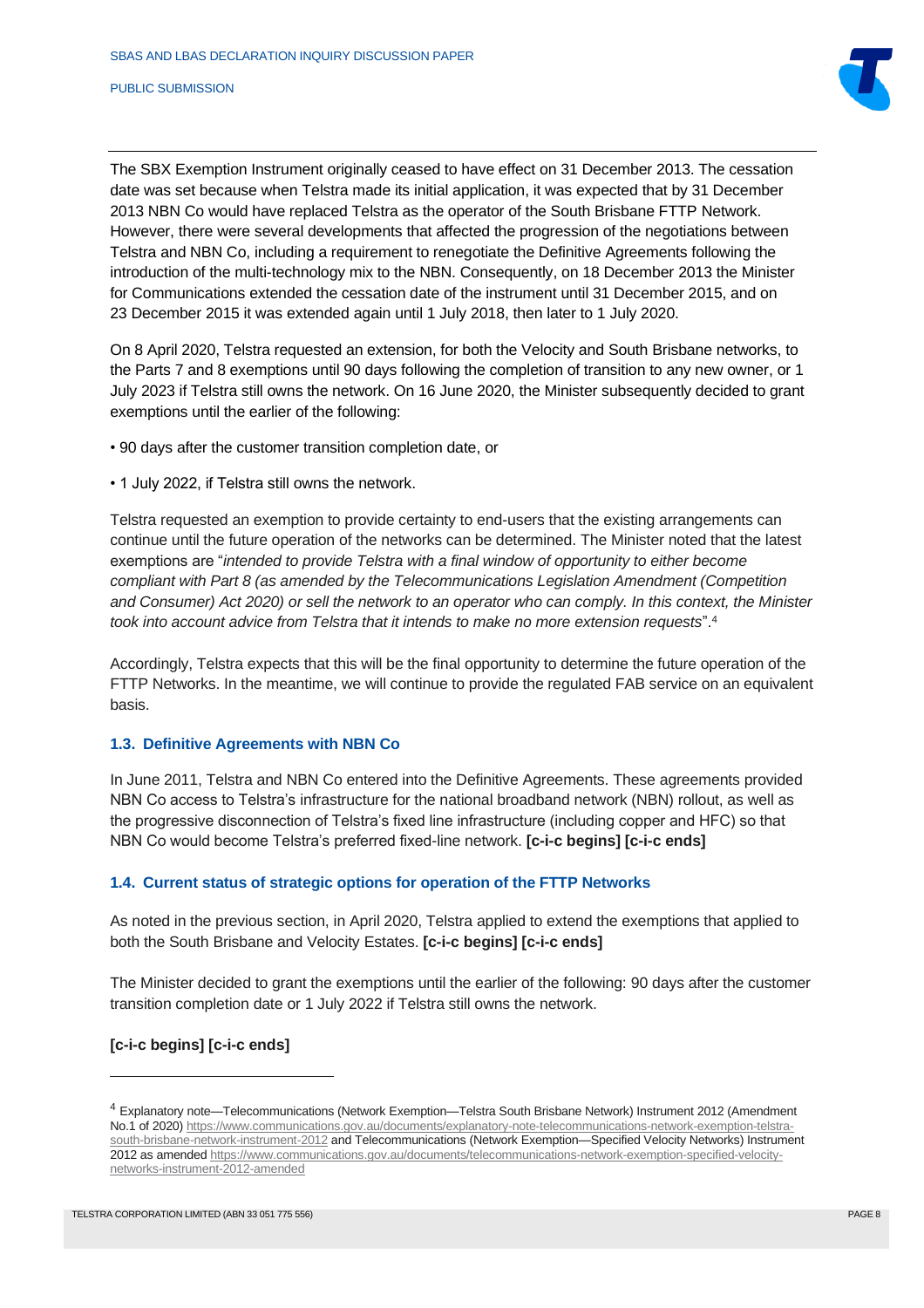

#### <span id="page-8-0"></span>**1.5. SBAS declaration**

The current SBAS declaration and associated FAD expire on 28 July 2021. In its 2016 SBAS declaration decision, the ACCC declared FAB separately from a general layer 2 bitstream service which is a superfast carriage service. The ACCC took this approach because:

*"This will prevent the possibility that the declaration could require an inefficient investment by Telstra to supply the SBAS, which may not be recovered prior to the transfer of Telstra's South Brisbane and Velocity estate networks to NBN, and which would not promote the LTIE."*

It was thus previously not considered practical to require Telstra to comply with the obligations as the expectation was for the assets to be transferred to NBN Co. Further, NBN Co would have had to deploy its own network equipment and systems. Thus, Telstra does not currently have the systems to comply and it would involve substantial costs to do so.

Consequently, any option that Telstra is now considering for the operation of the FTTP Networks invariably involves financial and operational resources. Telstra's FAB service is not a Layer 2 bitstream service, as is consistent with the current SBAS service description. <sup>5</sup> The FAB service emulates some characteristics of Layer 2 bitstream services, although it is not equivalent to NBN Co's Layer 2 bitstream service offerings over FTTP.

Accordingly, the SBAS service description should continue to include a second limb that distinguishes the FAB service. This will:

- prevent inefficient investment in the network to supply a Layer 2 service, which may not be recovered prior to the potential transfer of ownership of the networks, and is to the detriment of end-users; and
- encourage the continued supply of services on the FTTP Networks without disruption to end-users. 6

The consequences of not separately defining the FAB service are further outlined in the next section.

<sup>5</sup> We note that Part 7 was repealed on 25 May 2020. See[: https://www.communications.gov.au/what-we-](https://www.communications.gov.au/what-we-do/internet/telecommunication-reform-package)

[do/internet/telecommunication-reform-package.](https://www.communications.gov.au/what-we-do/internet/telecommunication-reform-package) The requirements in legislation to deliver a Layer 2 bitstream service are with the Statutory Infrastructure Provider (SIP), to provide a wholesale service of at least 25/5 Mbps.

<sup>6</sup> See Explanatory Note for *Telecommunications (Network Exemption—Telstra South Brisbane Network) Instrument 2012* (Amendment No.1 of 2020) and Explanatory Note for *Telecommunications (Network Exemption—Specified Velocity Networks) Instrument 2012 (Amendment No.1 of 2020)*.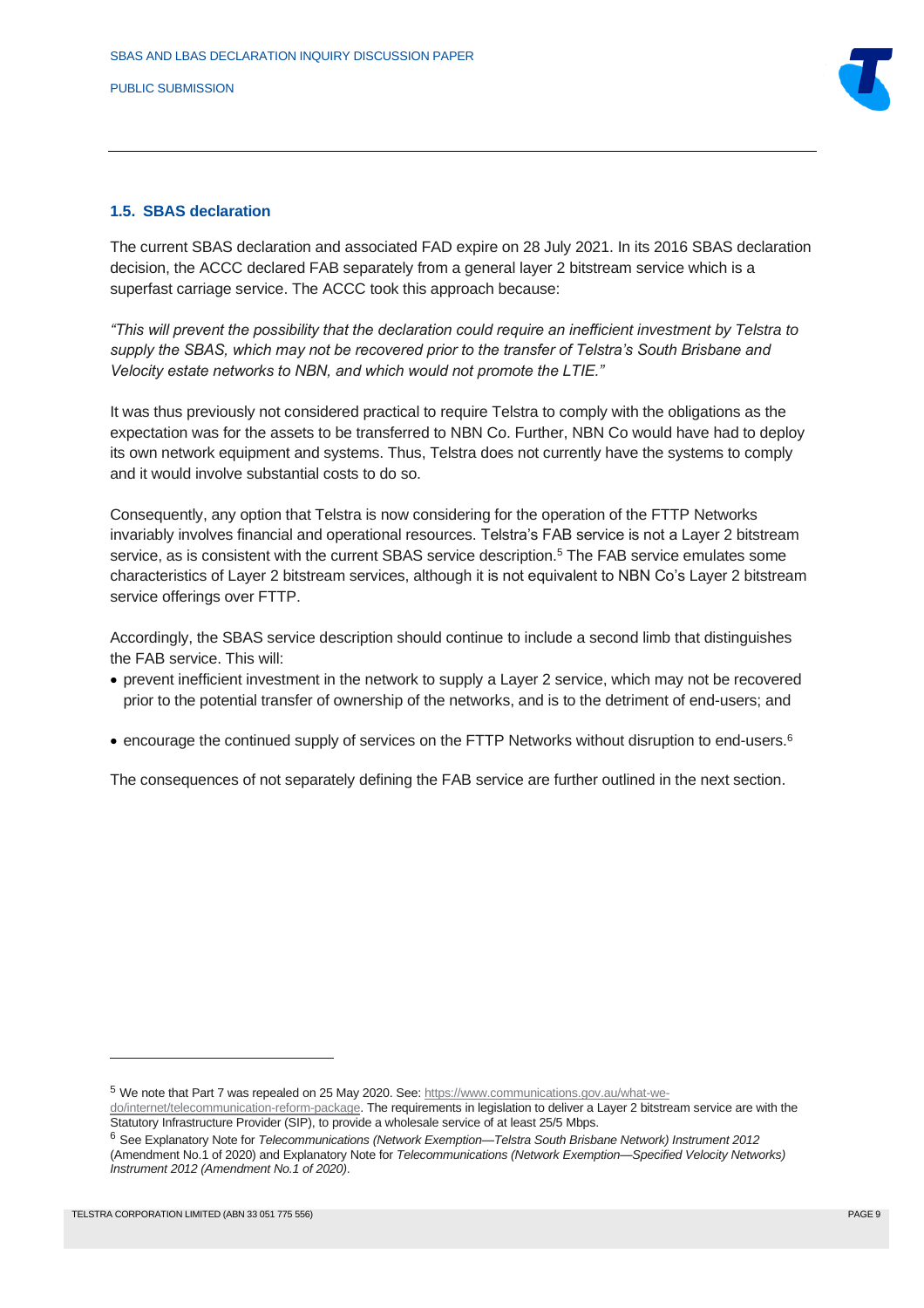

## <span id="page-9-0"></span>**02The impact of a Layer 2 service description**

#### **Summary**

- Telstra expected to be in a position to set out the timeframe for the FTTP Networks being able to meet the Layer 2 service description before commencement of the current declaration inquiry.
- However, plans to finalise the future operations of the FTTP Networks are still in development, such that Telstra is unable to confirm the exact date that the Layer 2 transition will occur.
- As such, for the next declaration period the SBAS service description should continue to have a second limb to include a separate definition of the FAB service. This will allow Telstra to continue to provide the FAB service to end-users, while also allowing plans to finalise the future operation of the networks to proceed.
- Without a rollover of the existing SBAS service description, which includes a separate definition of FAB, there will be several risks: prolonging the finalisation of the future operation of the networks, inefficient duplication of investment costs, and delay of the Layer 2 service. This has the effect of potentially deferring benefits to customers.

The current SBAS declaration expires on 28 July 2021. During the course of this declaration period, Telstra has continued to explore a number of options for the operation of the FTTP Networks. Telstra has dedicated resources to this project and has been in discussions with reputable third parties regarding the potential provision of services over the FTTP Networks by those third parties. Telstra expected to be in a position to set out the timeframe for the networks being able to meet the Layer 2 service description before commencement of the current declaration inquiry.

#### **[c-i-c begins] [c-i-c ends]**

Implementing a full Layer 2 service in the South Brisbane and the Velocity Estates, with minimum enduser disruption, is not achievable by 28 July 2021. **[c-i-c begins] [c-i-c ends]** Telstra is not currently in a position to confirm the exact date at which the Layer 2 service transition will occur.

As such, the current SBAS service description should continue into the next declaration period. That is, the SBAS service description should continue to have a second limb to include a separate definition of the FAB service. This will allow Telstra to provide the FAB service to end-users, whilst allowing the process for strategic options on the future of the FTTP Networks to progress.

The following sections provide a summary of the technical requirements for an infrastructure upgrade, and resulting impacts of such an upgrade. Importantly, the significant costs of an upgrade will result in inefficient duplication of investment and prevent Telstra from recovering costs of the investment. This also risks delaying end-users in receiving the Layer 2 service, if a potential new owner of the network is delayed in transitioning consumers to a Layer 2 service.

#### <span id="page-9-1"></span>**2.1. Technical requirements for upgrade may result in investment duplication**

A Layer 2 bitstream service requires a complete re-build of Telstra's FTTP Networks.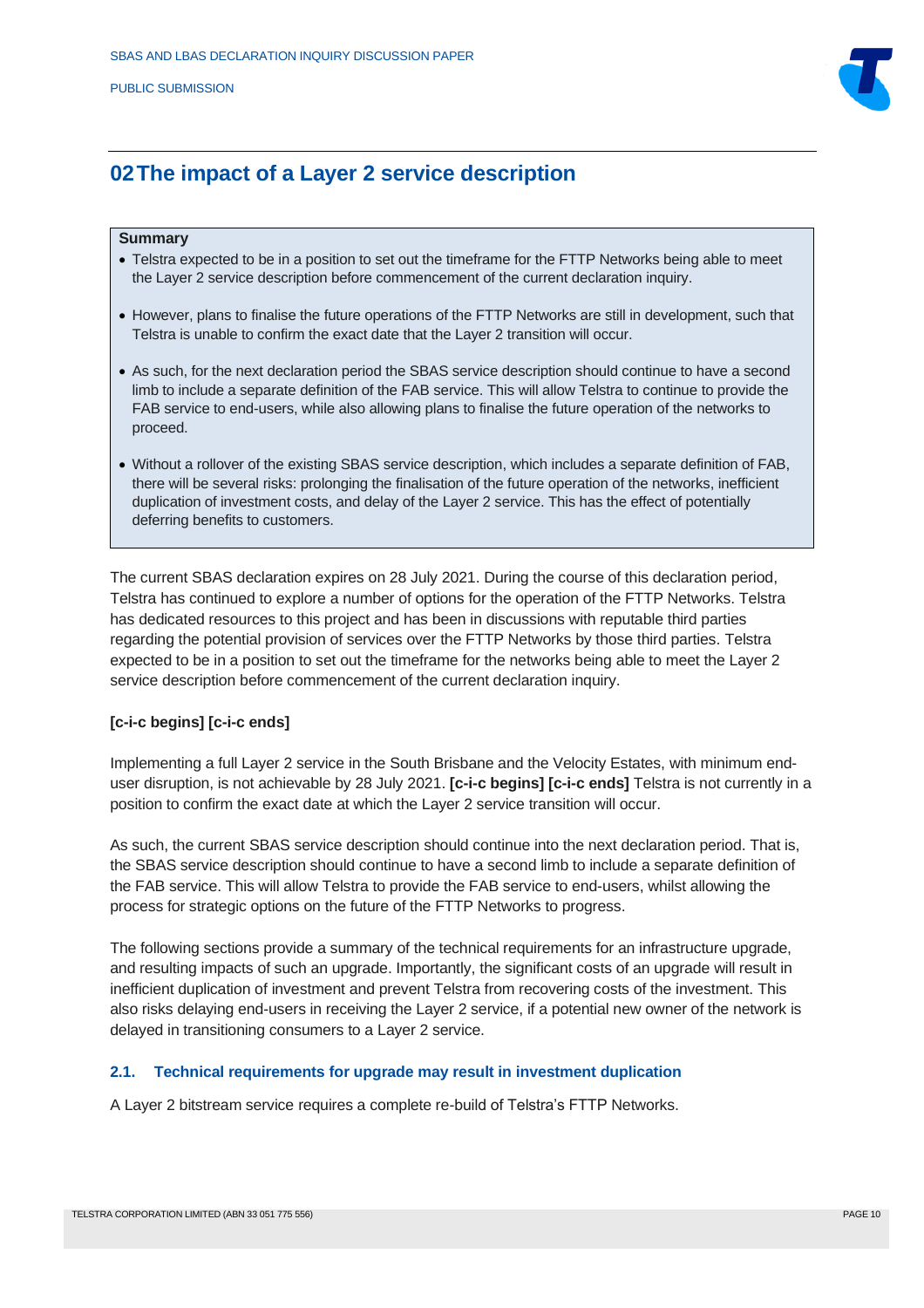

As set out above, Telstra's fibre deployments in South Brisbane and Velocity estates were a direct result of the construction of the Queensland Children's Hospital (South Brisbane) and the need for a cost effective choice in new (Velocity) estates (as opposed to copper extension).

These deployments were not made for the purpose of providing high speed broadband services but rather to replace or augment our PSTN network. Telstra's network and product design were targeted to PSTN emulation to mirror our existing (non-NBN; non-NGN) network capabilities rather than to provide new fully function Layer 2 bitstream services that enable a suite of IP-based NGN services as per NBN and other new superfast networks.

For Telstra to be able to support an NBN-equivalent wholesale Layer 2 Ethernet product on its FTTP Networks, a simple network reconfiguration is not possible. A complete rebuild is required, which requires the following:

#### **[c-i-c begins] [c-i-c ends]**

These technical requirements mean that a potential asset transfer may result in some of the above being duplicated and delaying the process.

#### **[c-i-c begins] [c-i-c ends]**

Commencing the upgrade to a Layer 2 service would incur significant financial costs, and potentially delay the anticipated benefits.

### **[c-i-c begins] [c-i-c ends]**

#### <span id="page-10-0"></span>**2.2. Costs of upgrade will result in higher prices, deterring competitive entry**

An estimate of the costs required for a rebuild of the FTTP networks in the South Brisbane and Velocity estates, to deliver a Layer 2 bitstream service **[c-i-c begins] [c-i-c ends].** The table below provides a breakdown of the estimated costs.

#### **[c-i-c begins] [c-i-c ends]**

The largest cost component, and the one that entails the most uncertainty, is IT integration costs. This is due to the need to customise an entirely new IT system for the new Layer 2 bitstream product that is able to integrate with the existing IT environment. Ensuring the new IT system for the Layer 2 service is interoperable with Telstra's existing system is complex because of the wide range of IT systems upon which Telstra relies.

The other cost component that entails significant uncertainty is the replacement and installation of equipment at each customer premise within the South Brisbane and Velocity estates. The main component of this cost is labour costs, and the fact that some premises may require a few appointments to replace the requisite equipment to deliver a Layer 2 bitstream service.

These significant costs will result in higher wholesale prices which would be contrary to the LTIE. Higher wholesale charges are likely because: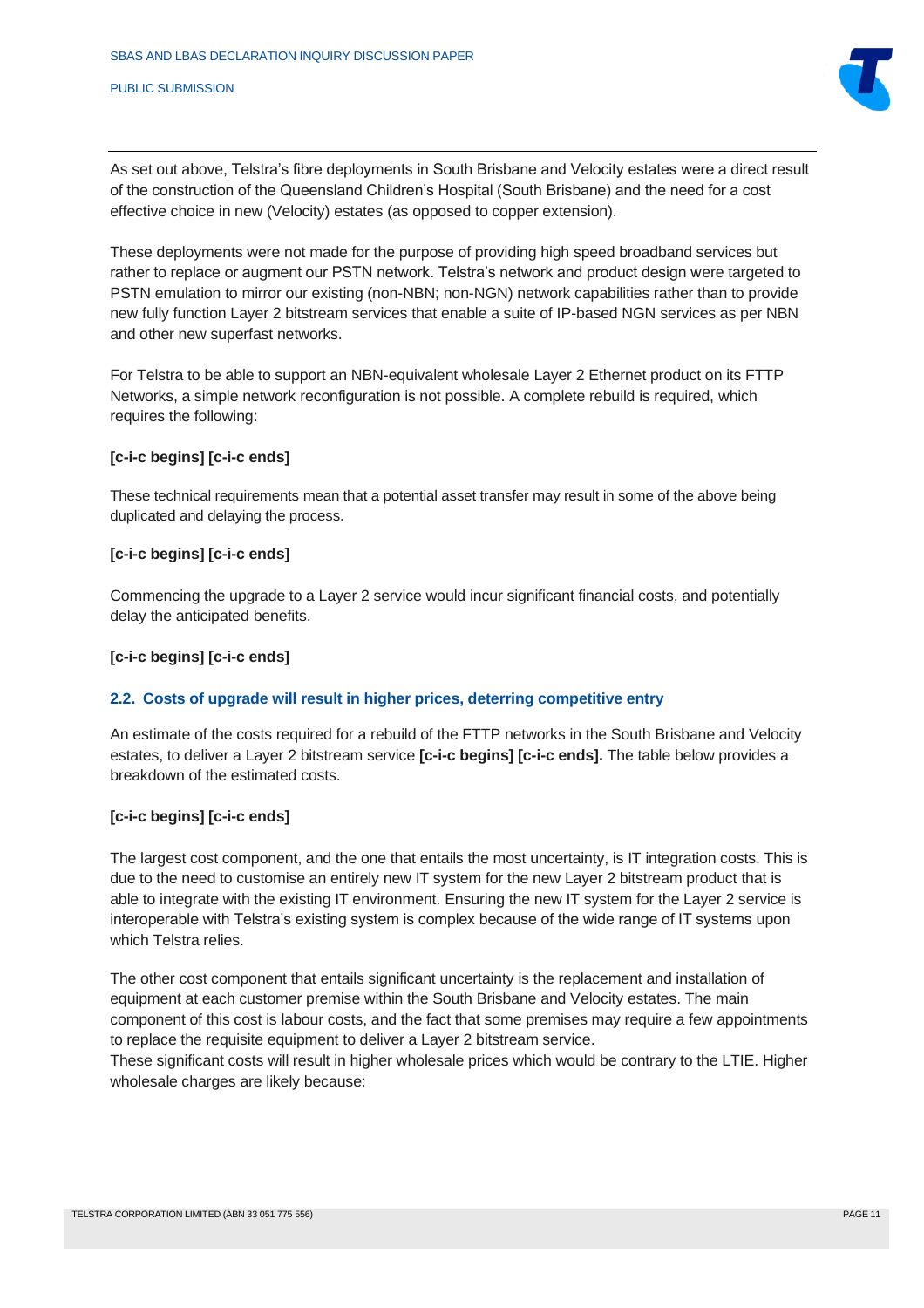

- Telstra has no clear capacity under its Velocity agreements with developers to recover a contribution to these costs.
- There are a relatively small number of services in South Brisbane over which the costs of the solution could be spread (a situation which is changed only very little if services in other Telstra GPON sites are also taken into consideration).
- In addition, the period for possible cost recovery is restricted, if Telstra decides to transfer ownership of the assets to another party.

Higher costs will likely deter competition. Not only do higher wholesale charges affect the input prices for wholesalers, but there are costs that are borne by wholesale customers to change their products. The Layer 2 systems of each carrier are custom-made and never completely aligned. Therefore, any change in systems will require access seekers and their end-users to reconfigure to the specific equipment and systems of the network owner.

If access seekers expect the networks to be sold to a new owner, they are unlikely to switch to a Layer 2 bitstream service under Telstra. Wholesale customers of the networks would have to undertake matching IT changes to interface with new or modified systems. This investment by wholesale customers would be wasted as they will likely acquire Layer 2 bitstream services directly from the new network owner. Further, as noted above, the process of double transitioning is disruptive to the operation of the network, and disruptive to customers' experience of the service.

The repercussion of this is that, if wholesale customers are required to interface their systems twice, they may hold off transitioning their end-users to the Layer 2 product, until any new owner has completed the network integration. In effect, enforcing commencement of the Layer 2 upgrade will delay the end-users of access seekers in receiving the Layer 2 service.

Additionally, ensuring an adequate timeframe for any new owner to transition to a comprehensive Layer 2 service is important for wholesale competition. A network that is capable of delivering NBN-equivalent services, with minimum disruption, is likely to encourage wholesale competition in the long-term. Conversely, a network that requires multiple rounds of upgrades, and disruption to consumers, is less likely to attract wholesale customers.

### <span id="page-11-0"></span>**2.3. Timeframe to transition to a Layer 2 service requires a continuation of FAB to minimise enduser disruption**

It is not possible to implement a full transition to a Layer 2 service, prior to the expiry of the current declaration given the technical requirements.

**[c-i-c begins] [c-i-c ends]** Each phase of the transition is provided below. The pre-transition phases include milestones such as system interfacing and IT integration, which are required prior to transition of customers.

**[c-i-c begins] [c-i-c ends]**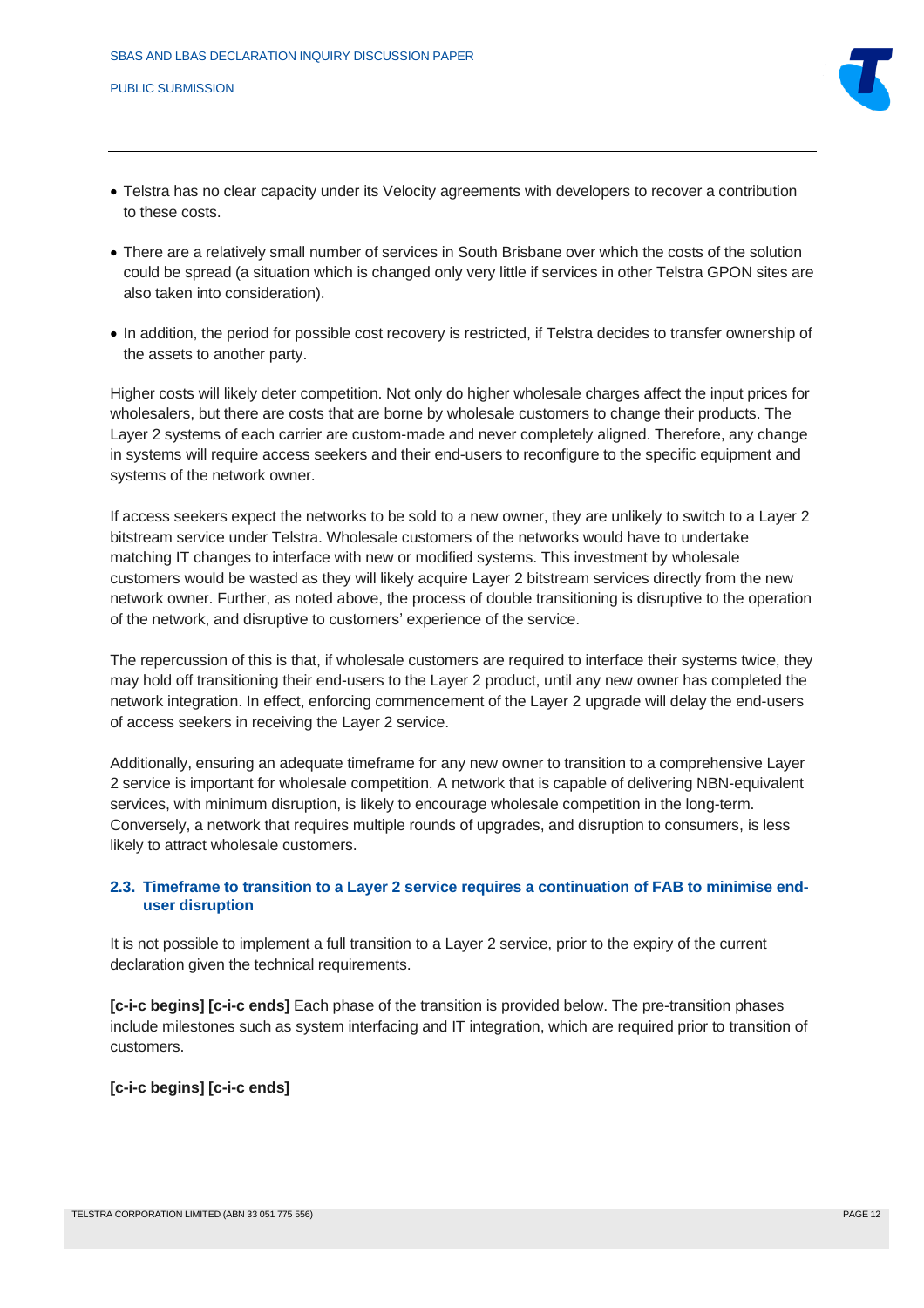

Enforcing compliance imposes significant costs, and delays the transition to a Layer 2 service under a new network owner, if the assets are transferred to a third-party. This represents a significant financial and opportunity cost of an enforced upgrade by the SBAS declaration expiry date.

The ministerial exemptions were granted on the basis that Telstra will not be in a position to comply with Part 7 and Part 8 of the Telco Act by 1 July 2020. As noted by the Minister for Communications, Cyber Safety and the Arts:

*"The decision to grant the exemption reflects that Telstra's continued operation of the network is required to prevent service disruption to end-users in the area. The Minister acknowledged the frustrations about service quality apparent in the public submissions received, noting that maintaining services to end users was of utmost importance. Telstra will not be in a position to comply with Part 7 and Part 8 by 1 July 2020. Forcing Telstra to comply by this date may force Telstra to cease services, which would represent a poor outcome for end-users."<sup>7</sup>*

In summary, without a separate definition of the FAB service in the SBAS service description, Telstra would be required to incur significant financial costs to meet the service description requirements. **[c-i-c begins] [c-i-c ends].**

Accordingly, the current SBAS service description should continue into the next declaration period. That is, the SBAS service description should have a second limb to include a separate definition of the FAB service. This will allow Telstra to provide the FAB service to end-users, while allowing the process on exploring options on the continued operations of the networks to progress.

<sup>&</sup>lt;sup>7</sup> Explanatory Note Issued by the Authority of the Minister for Communications, Cyber Safety and the Arts; Telecommunications Act 1997, Telecommunications (Network Exemption—Telstra South Brisbane Network) Instrument 2012 (Amendment No.1 of 2020) [https://www.communications.gov.au/documents/explanatory-note-telecommunications-network-exemption-telstra-south-brisbane](https://www.communications.gov.au/documents/explanatory-note-telecommunications-network-exemption-telstra-south-brisbane-network-instrument-2012)[network-instrument-2012](https://www.communications.gov.au/documents/explanatory-note-telecommunications-network-exemption-telstra-south-brisbane-network-instrument-2012)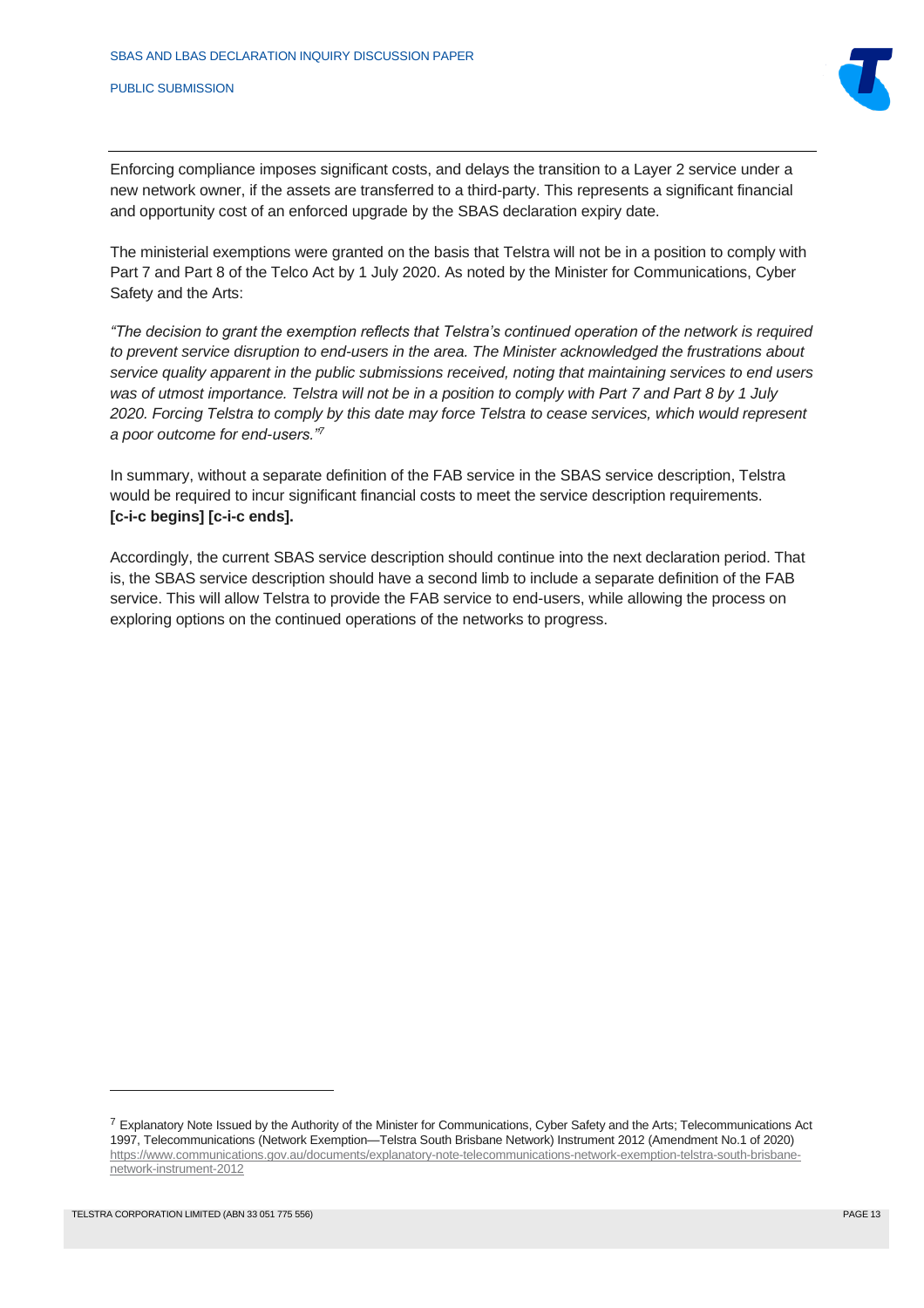

## <span id="page-13-0"></span>**03A smooth transition to Layer 2 bitstream services in the next FAD**

#### **Summary**

- To ensure a smooth transition for end-users to a Layer 2 bitstream service, the timeframe to transition end-users to a Layer 2 service should be extended, in alignment with the ministerial exemptions that apply to the FTTP Networks.
- A workable implementation timeframe will consider the program of work required to physically upgrade the existing legacy network to one that is capable of delivering NBN-equivalent Layer 2 ethernet services, and transition consumers to the new service with minimum disruption. This will not be achievable by July 2021.
- It is appropriate, therefore, to maintain the existing SBAS service description for the FAB networks into the next declaration period, to allow the network owner to transition to a Layer 2 wholesale-only service.
- Continuation of the existing rules governing the FTTP networks, into the next declaration period, will allow the following:
	- − Suitable arrangements to be in place for a transition to Layer 2 services and ensure minimum disruption to end-users.
	- − To continue exploring options for the continued operations of the FTTP Networks, whilst allowing Telstra to provide FAB services to end-users with minimum disruption.

This chapter summarises the need to align the Layer 2 transition with ministerial exemptions governing the FTTP Networks. Specifically, a workable implementation timeframe for the transition needs to be considered, as well as implications of the transition on the SBAS service description in the next declaration period. Finally, this chapter provides answers to some of the questions posed in the ACCC's Discussion Paper.

#### <span id="page-13-1"></span>**3.1. Aligning the Layer 2 transition with ministerial exemptions**

To ensure a smooth transition for end-users to a Layer 2 bitstream service, the timeframe for the Layer 2 transition should be extended, and aligned with the ministerial exemptions. As noted in the previous chapter, these extensions provide Telstra with sufficient time to dispose of the networks or become compliant with the requirements. Without these exemptions, Telstra would be required by Parts 7 (now repealed) and Part 8 of the Telecommunications Act 1997 to supply wholesale layer 2 bitstream services on a wholesale-only basis over these networks.

A workable implementation timeframe will consider the program of work required to physically upgrade the existing legacy network to one that is capable of delivering NBN-equivalent Layer 2 ethernet services. The implementation timeframe will also need to consider the processes required to transition consumers to the new service with minimum disruption, including time to establish commercial, access and pricing arrangements for the duration of the declaration period.

#### <span id="page-13-2"></span>**3.2. Rules governing the FTTP Networks in the next SBAS FAD**

As noted in the previous sections, a smooth transition of end-users to a full Layer 2 service will not be achievable by July 2021. Implementing a comprehensive Layer 2 service requires a longer timeframe that extends beyond the declaration expiry date.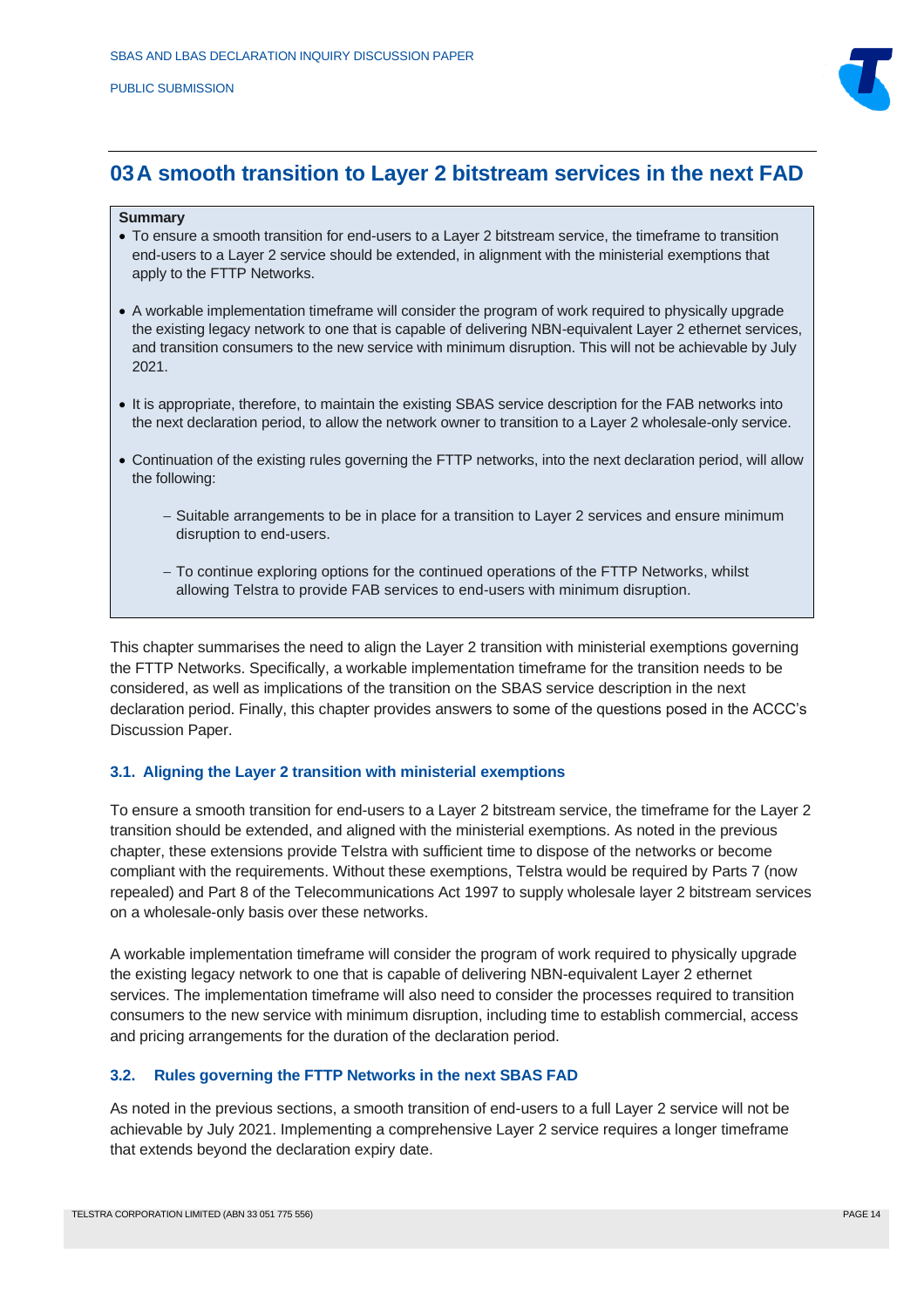

**[c-i-c begins] [c-i-c ends]** The implication for the next SBAS service declaration and FAD is that:

- The SBAS service description should still include a second limb of the definition stating that Telstra's FAB service, as defined in the Telecommunications (*Network Exemption—Telstra South Brisbane Network*) Instrument 2012 and the Telecommunications (*Network Exemption—Telstra Specified Velocity Networks*) Instrument 2012, is an SBAS.
- Telstra's FTTP Networks will be subject to the following conditions:
	- Telstra will be required to supply a declared FAB 30/1 Mbps and aggregation services at prices benchmarked to ADSL services;
	- An RSP seeking an access service would also have to purchase Telstra's wholesale line rental service, at an additional price.

Continuation of the existing rules governing the FTTP Networks, into the next declaration period, will allow suitable arrangements to be in place for a transition to Layer 2 services. This will ensure that any significant systems and process modifications are established, so that end-users can to transition to Layer 2 services smoothly.

### **ACCC questions**

**Question 2: Do you consider that the SBAS service description as declared in 2016 remains current and appropriate? Please explain the reasons for your view.**

The SBAS service description as declared in 2016 should be continued into the next FAD. This will:

- Enable plans to deliver a Layer 2 bitstream service to continue developing; and
- Allow transition planning of end-users to the Layer 2 service to take place, whilst enabling end-users to still receive current FAB services without disruption.

It is anticipated that implementation of a Layer 2 service will continue past the expiry of the current FAD, 28 July 2021. The SBAS service description should therefore remain as it is for the next FAD. Any updates to the service description should occur once the Layer 2 service is implemented.

#### **Question 4: Do you consider that Telstra's fibre networks in South Brisbane and Velocity estates should continue to be exempt from the requirement to provide a Layer 2 bitstream service?**

Superfast broadband underpins the provision of many services that will deliver long-term benefits to consumers. Telstra therefore supports a legislative and regulatory environment that facilitates the provision of equivalent superfast broadband for consumers regardless of geographic location. However, the requirement to provide a Layer 2 bitstream service should consider whether regulatory obligations will impose costs that outweigh the benefits to customers, and as a result are not in the long-term interests of end-users or infrastructure providers.

#### **[c-i-c begins] [c-i-c ends]**